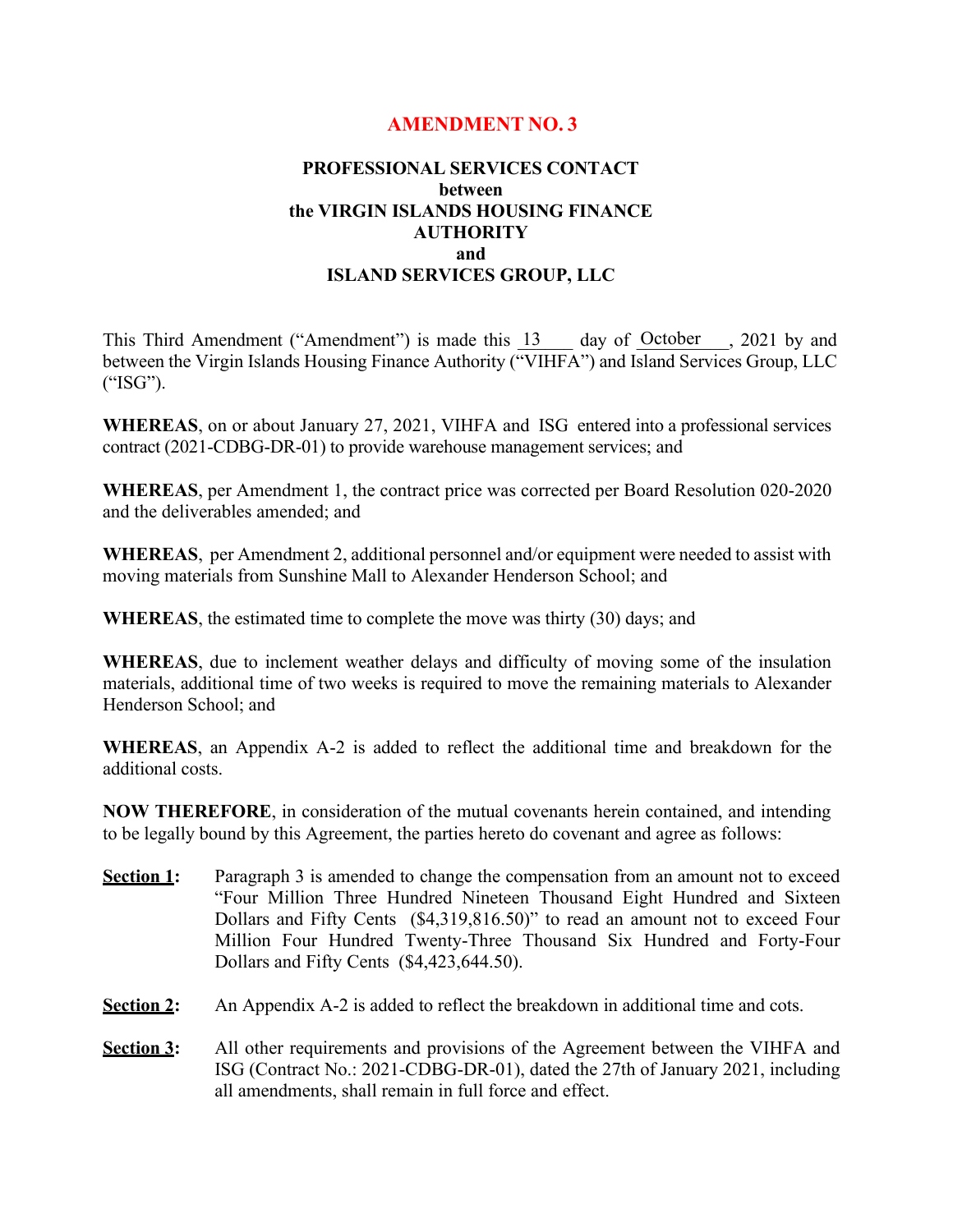*Amendment No. 3 Professional Services Contract between VIHFA and ISG , LLC Contract No.: 2021-CDBG-DR-01 Page | 2* 

**NOW THEREFORE**, in consideration of the mutual covenants herein contained, and intending to be legally bound by this Agreement, the parties hereto do covenant and agree as follows:

 $M\Lambda$  Puinons  $\Delta$ \_\_\_\_\_\_\_\_\_\_\_\_\_\_\_\_\_\_ DATE: \_\_\_\_\_\_\_\_\_\_\_\_\_\_\_\_\_\_\_\_\_\_ 10/13/2021 Signature  $(2)$ 

**WITNESSES: CONTRACTOR: ISLAND SERVICES GROUP, LLC.** 

Morris Anselmi, Managing Partner

Reviewed for Legal Sufficiency:

Denise Rhymer

Denise Rhymer, Esq.

Dated:  $14th$  day of  $October$ , 2021

Signature (2)

**WITNESSES: VIRGIN ISLANDS HOUSING FINANCE AUTHORITY**

Jerudia Pais

Signature (1) Daryl Griffith, Executive Director

 $\frac{10}{182021}$  DATE:  $\frac{10}{182021}$